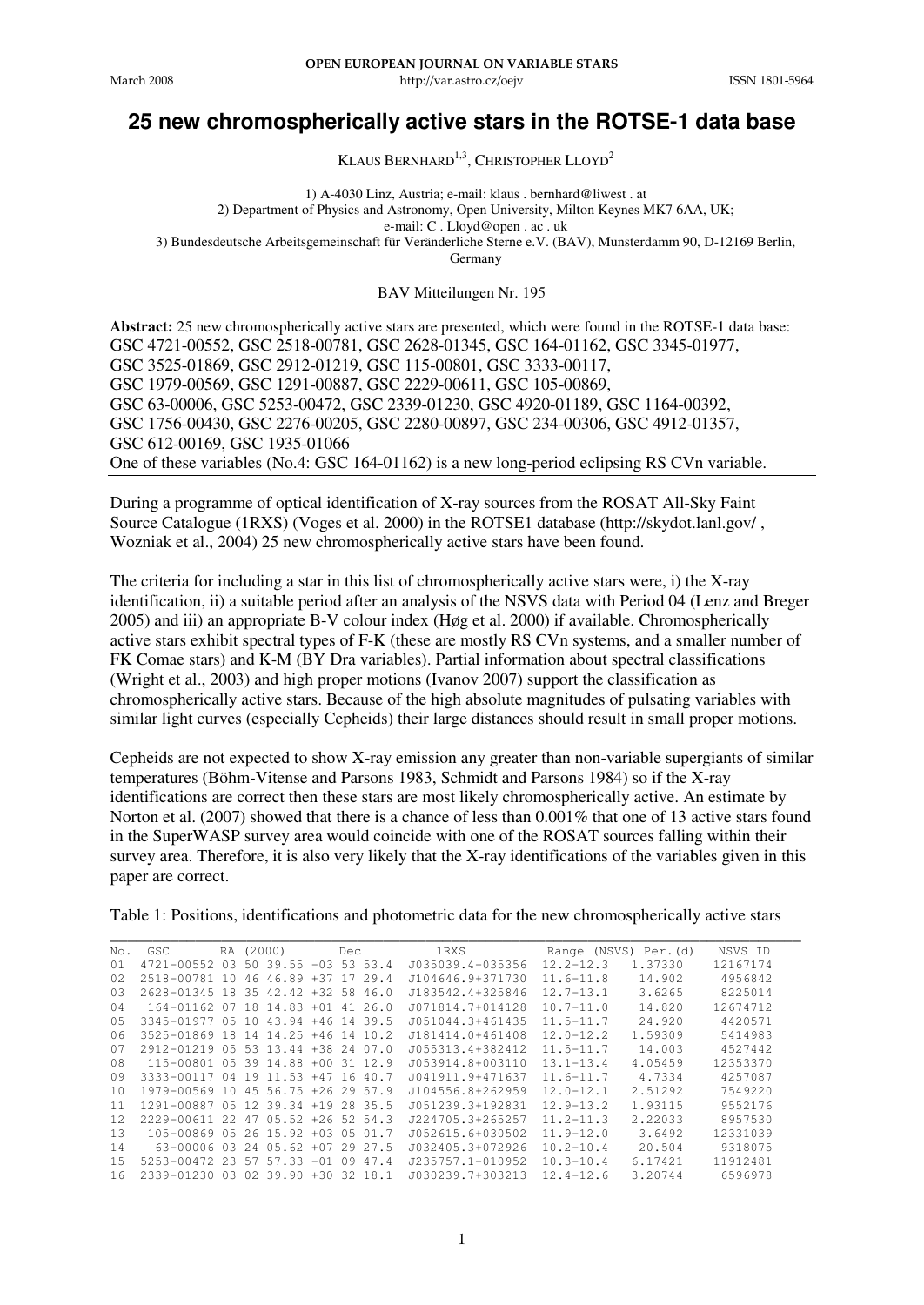#### OPEN EUROPEAN IOURNAL ON VARIABLE STARS

| March 2008 |                                    |  |  |  |  |  | http://var.astro.cz/oejv | ISSN 1801-5964 |          |          |
|------------|------------------------------------|--|--|--|--|--|--------------------------|----------------|----------|----------|
| 17         | 4920-01189 10 56 09.64 -05 40 20.8 |  |  |  |  |  | J105609.5-054016         | $12.4 - 12.6$  | 1.483315 | 13100346 |
| 18         | 1164-00392 23 17 08.18 +11 37 00.9 |  |  |  |  |  | 1231707.7+113657         | $12.1 - 12.3$  | 0.942903 | 11844458 |
| 19         | 1756-00430 01 47 10.24 +23 45 31.9 |  |  |  |  |  | J014709.9+234529         | $9.8 - 9.9$    | 21.203   | 6500037  |
| 20         | 2276-00205 00 47 05.49 +30 18 23.8 |  |  |  |  |  | J004705.9+301823         | $11.1 - 11.2$  | 12.464   | 6363421  |
| 21         | 2280-00897 00 49 57.84 +32 56 07.3 |  |  |  |  |  | J004958.0+325613         | $12.2 - 12.5$  | 6.8388   | 6366189  |
| 22.        | 234-00306 09 22 05.06 +07 00 01.7  |  |  |  |  |  | J092204.7+070003         | $11.9 - 12.0$  | 1.72442  | 12976829 |
| 23         | 4912-01357 10 30 02.66 -00 47 32.6 |  |  |  |  |  | J103002.8-004726         | $11.7 - 11.9$  | 16.1239  | 13085670 |
| 2.4        | 612-00169 01 05 06.41 +09 35 08.3  |  |  |  |  |  | J010506.8+093505         | $12.2 - 12.5$  | 10.0108  | 9158567  |
| 2.5        | 1935-01066 08 10 35.27 +27 49 27.9 |  |  |  |  |  | J081035.5+274934         | $116 - -119$   | 17.737   | 7383299  |
|            |                                    |  |  |  |  |  |                          |                |          |          |

# **Folded light curves (with the period given above), finding charts and comments:**

#### **No.1: GSC 4721-00552**

NSVS data: http://skydot.lanl.gov/nsvs/star.php?num=12167174&mask=32004





### **No.2: GSC 2518-00781**

Tycho-2: 2518-781-1: Johnson B-V=1.345 (derived from Tycho-2) NSVS data: http://skydot.lanl.gov/nsvs/star.php?num=4956842&mask=32004 Possible BY Dra star



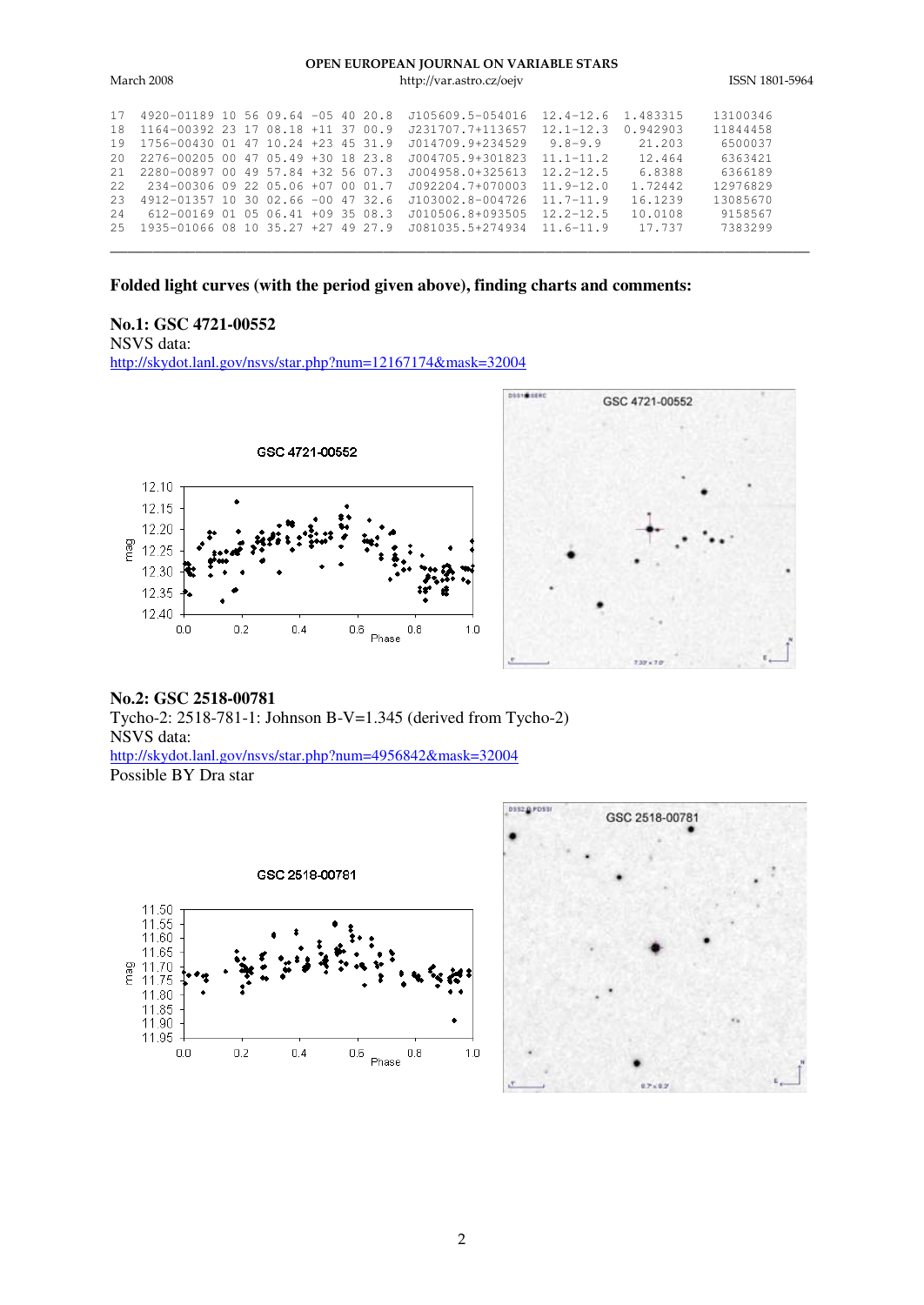tp://var.ast

# **No.3: GSC 2628-01345**

NSVS data: http://skydot.lanl.gov/nsvs/star.php?num=8225014&mask=32004



### **No.4: GSC 164-01162**

Tycho-2: 164-1162-1: Johnson B-V=0.595 (derived from Tycho-2) ASAS variable: http://vizier.u-strasbg.fr/viz-bin/vizExec/Vgraph?II/264/vareq/071815%2b0141.4.lc=18167624& NSVS data: http://skydot.lanl.gov/nsvs/star.php?num=12674712&mask=32004 Eclipsing RS CVn variable



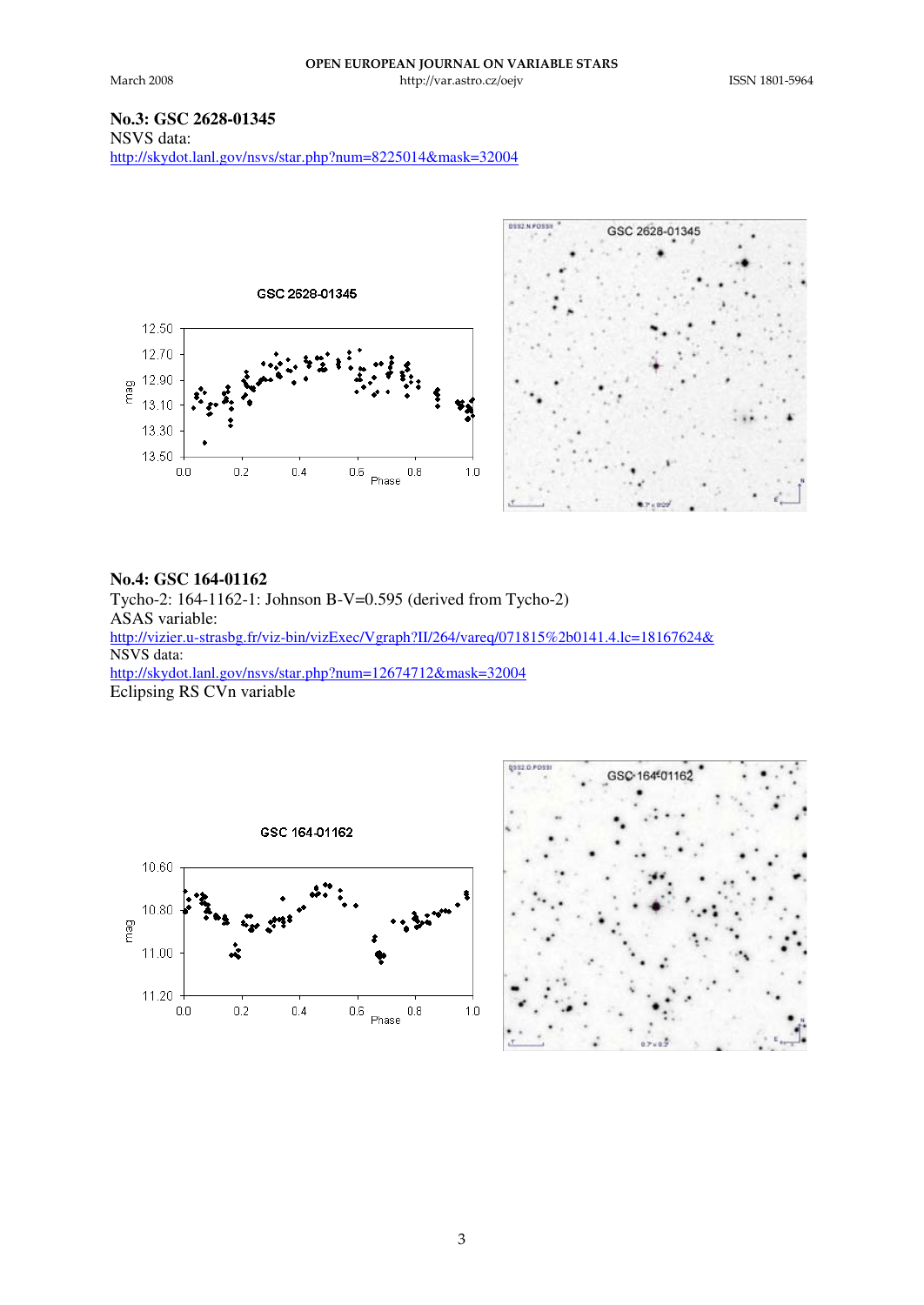tp://var.ast

# **No.5: GSC 3345-01977**

http://skydot.lanl.gov/nsvs/star.php?num=4420571&mask=32004





#### **No.6: GSC 3525-01869**

Tycho-2: 3525-1869-1 Johnson B-V=1.096 (derived from Tycho-2) Star with high proper motion (Ivanov 2007) NSVS data: http://skydot.lanl.gov/nsvs/star.php?num=5414983&mask=32004 Likely a RS CVn variable



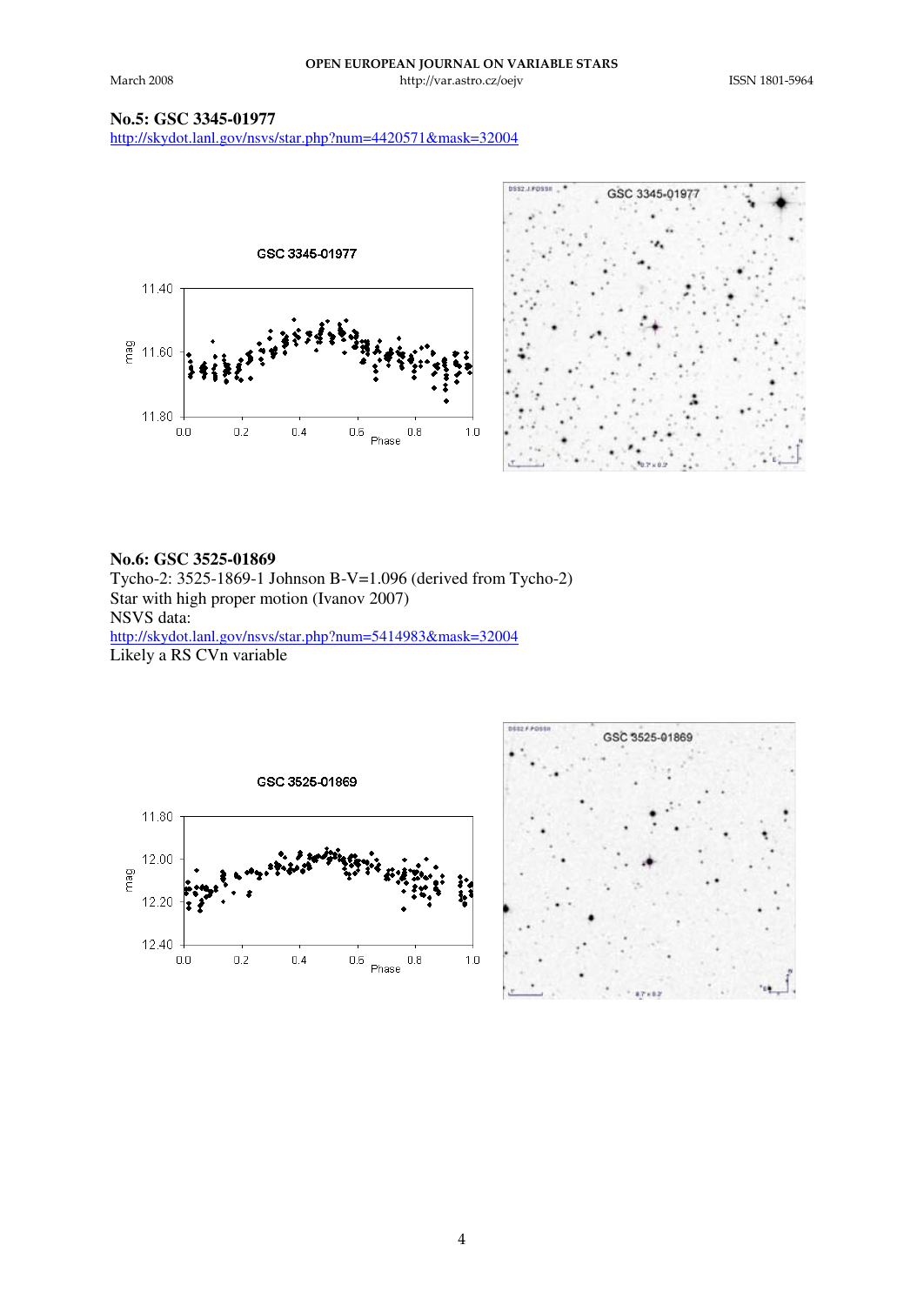tp://var.ast

 

# **No.7: GSC 2912-01219**

Tycho-2: 2912-1219-1: Johnson B-V=0.879 (derived from Tycho-2) NSVS data: http://skydot.lanl.gov/nsvs/star.php?num=4527442&mask=32004 Likely a RS CVn variable





**No.8: GSC 115-00801** ASAS variable: http://vizier.u-strasbg.fr/viz-bin/vizExec/Vgraph?II/264/vareq/053915%2b0031.2.lc=7872557& NSVS data: http://skydot.lanl.gov/nsvs/star.php?num=12353370&mask=32004



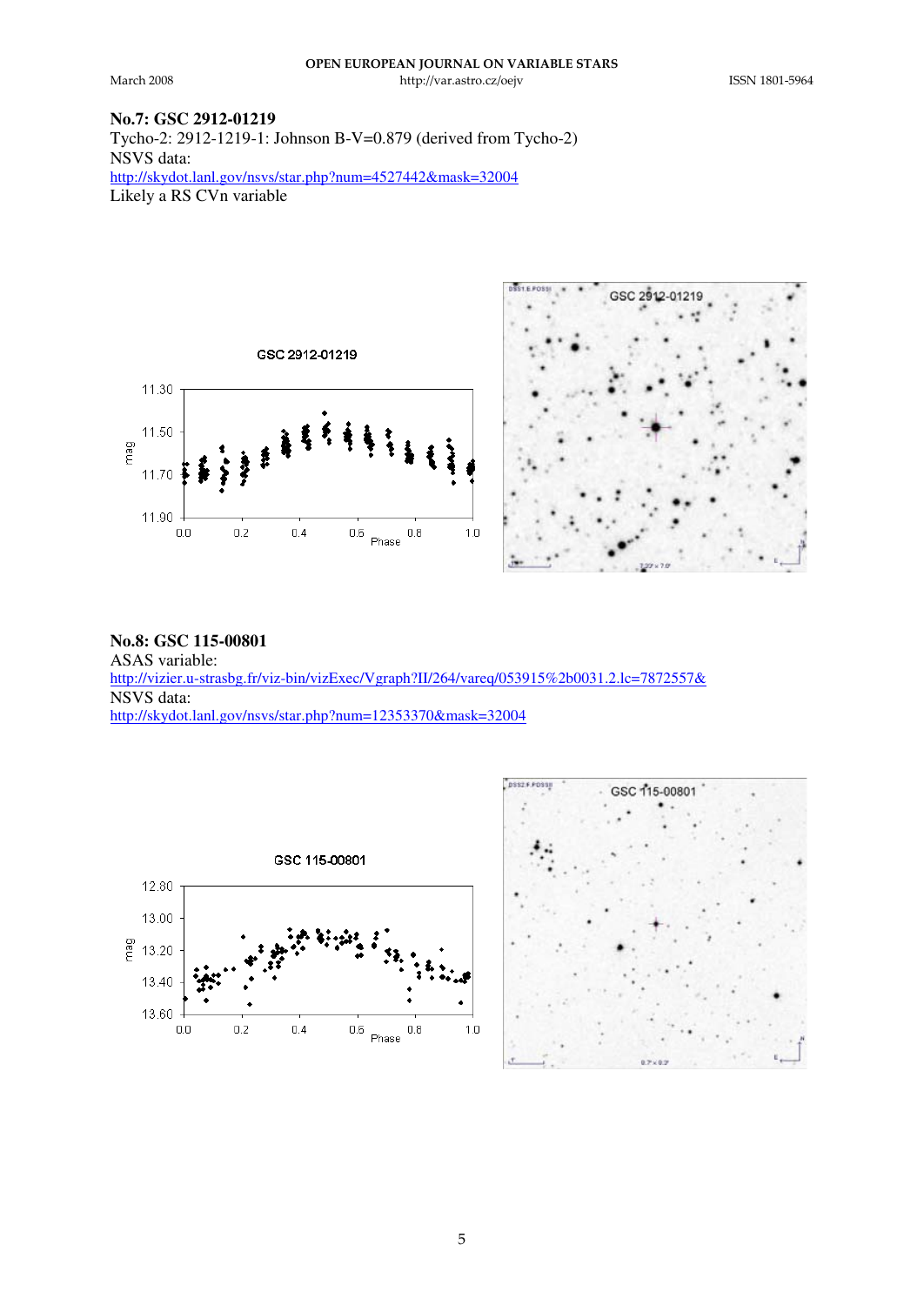tp://var.ast

 

### **No.9: GSC 3333-00117**

Tycho-2: 3333-117- 1: Johnson B-V=0.997 (derived from Tycho-2) Star with high proper motion (Ivanov 2007) NSVS data: http://skydot.lanl.gov/nsvs/star.php?num=4257087&mask=32004 Likely a RS CV<sub>n</sub> variable





# **No.10: GSC 1979-00569** Tycho-2: 1979-569-1: Johnson B-V=0.609 (derived from Tycho-2) NSVS data: http://skydot.lanl.gov/nsvs/star.php?num=7549220&mask=32004

Likely a RS CVn variable



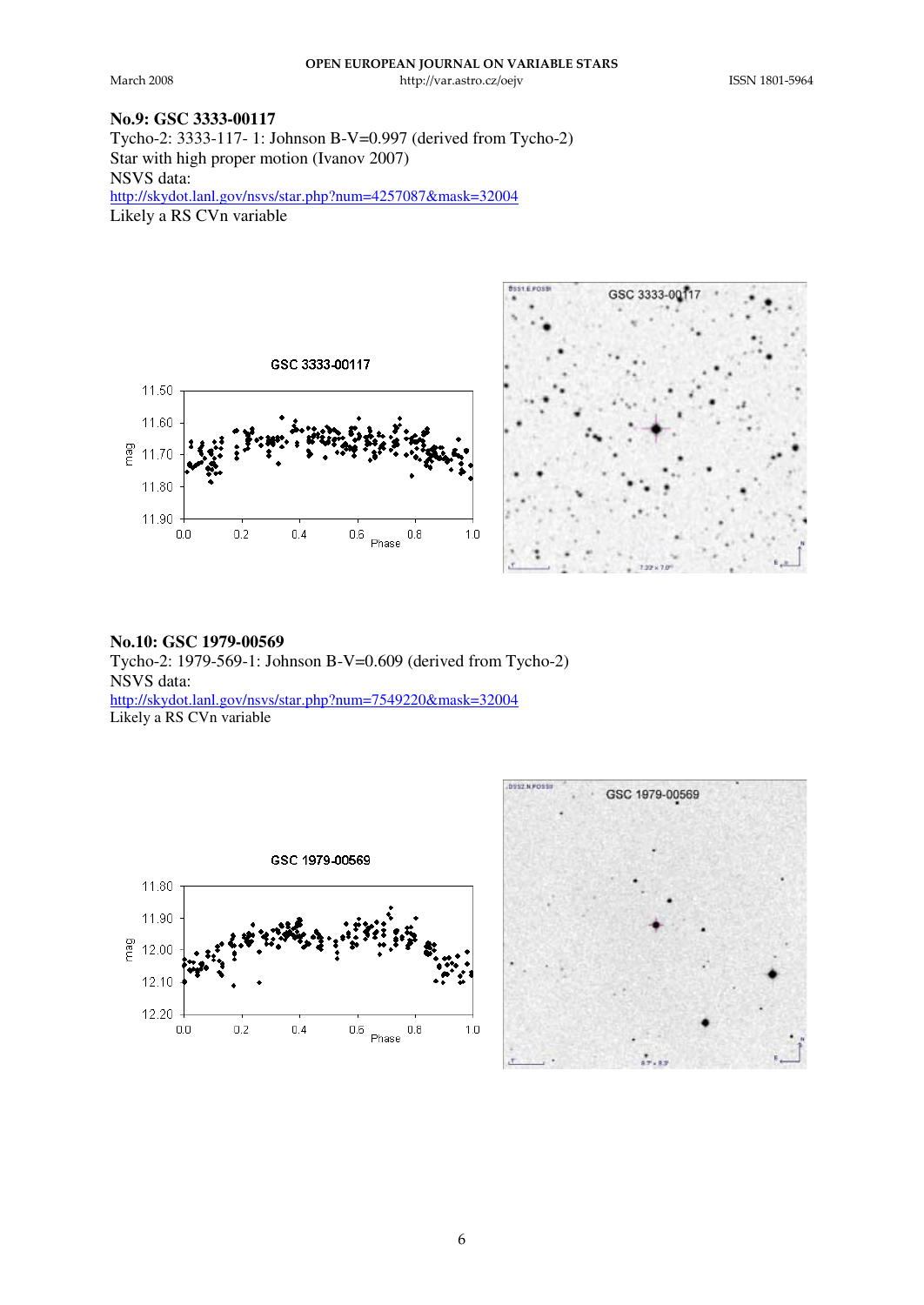tp://var.ast

 

# **No.11: GSC 1291-00887**

NSVS data: http://skydot.lanl.gov/nsvs/star.php?num=9552176&mask=32004



### **No.12: GSC 2229-00611**

Tycho-2: 2229-611-1: Johnson B-V=0.918 (derived from Tycho-2) NSVS data: http://skydot.lanl.gov/nsvs/star.php?num=8957530&mask=32004 Likely a RS CVn variable



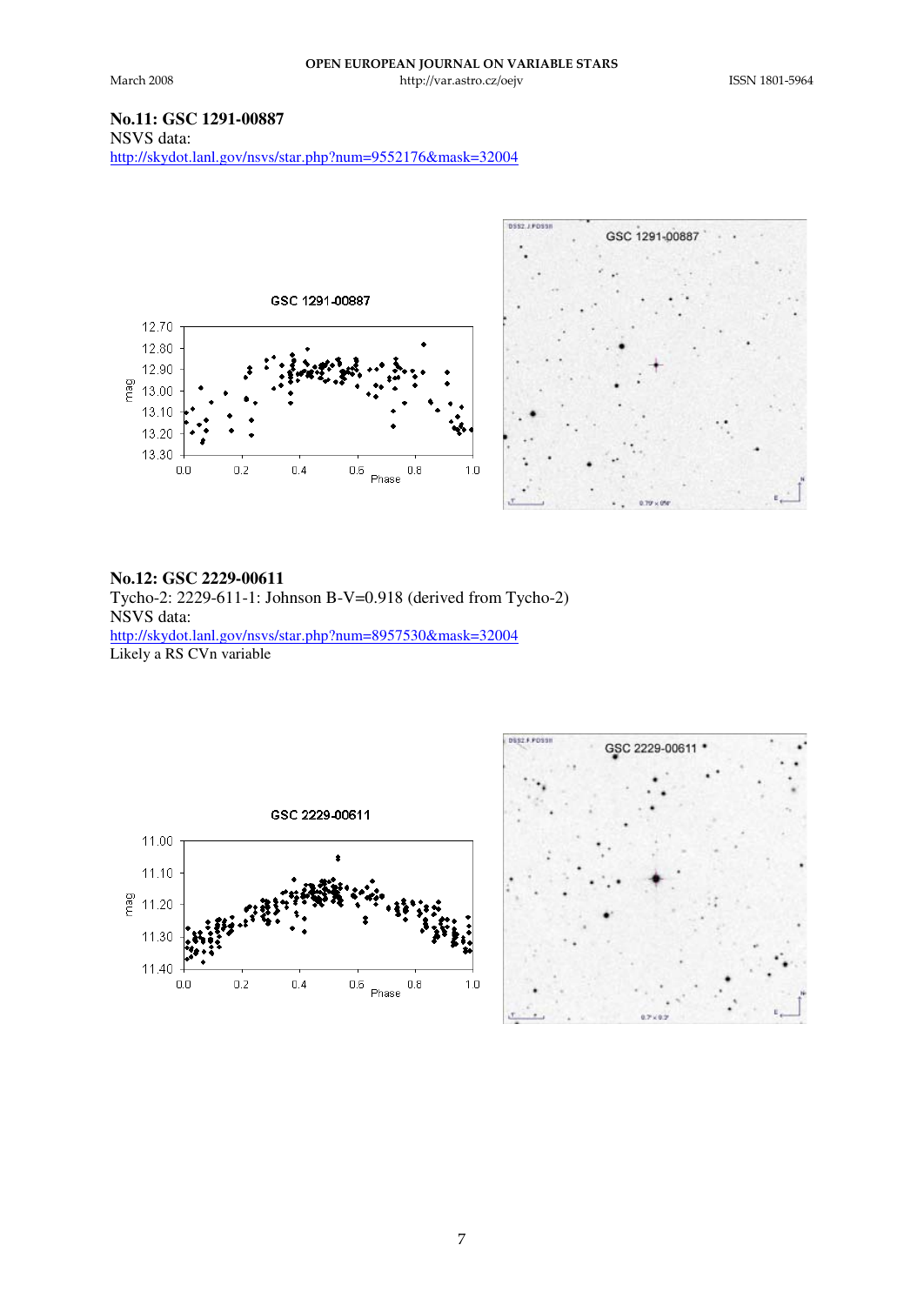tp://var.ast

**DSST F POSSI** 

 

# **No.13: GSC 105-00869**

Tycho-2: 105-869-1: Johnson B-V=0.466 (derived from Tycho-2) NSVS data: http://skydot.lanl.gov/nsvs/star.php?num=12331039&mask=32004 Likely a RS CVn variable





**No.14: GSC 63-00006** Tycho-2: 63-6-1: Johnson B-V=1.482 (derived from Tycho-2) ASAS variable: http://vizier.u-strasbg.fr/viz-bin/vizExec/Vgraph?II/264/vareq/032406%2b0729.5.lc=2741713&

NSVS data: http://skydot.lanl.gov/nsvs/star.php?num=9318075&mask=32004 Possible BY Dra star



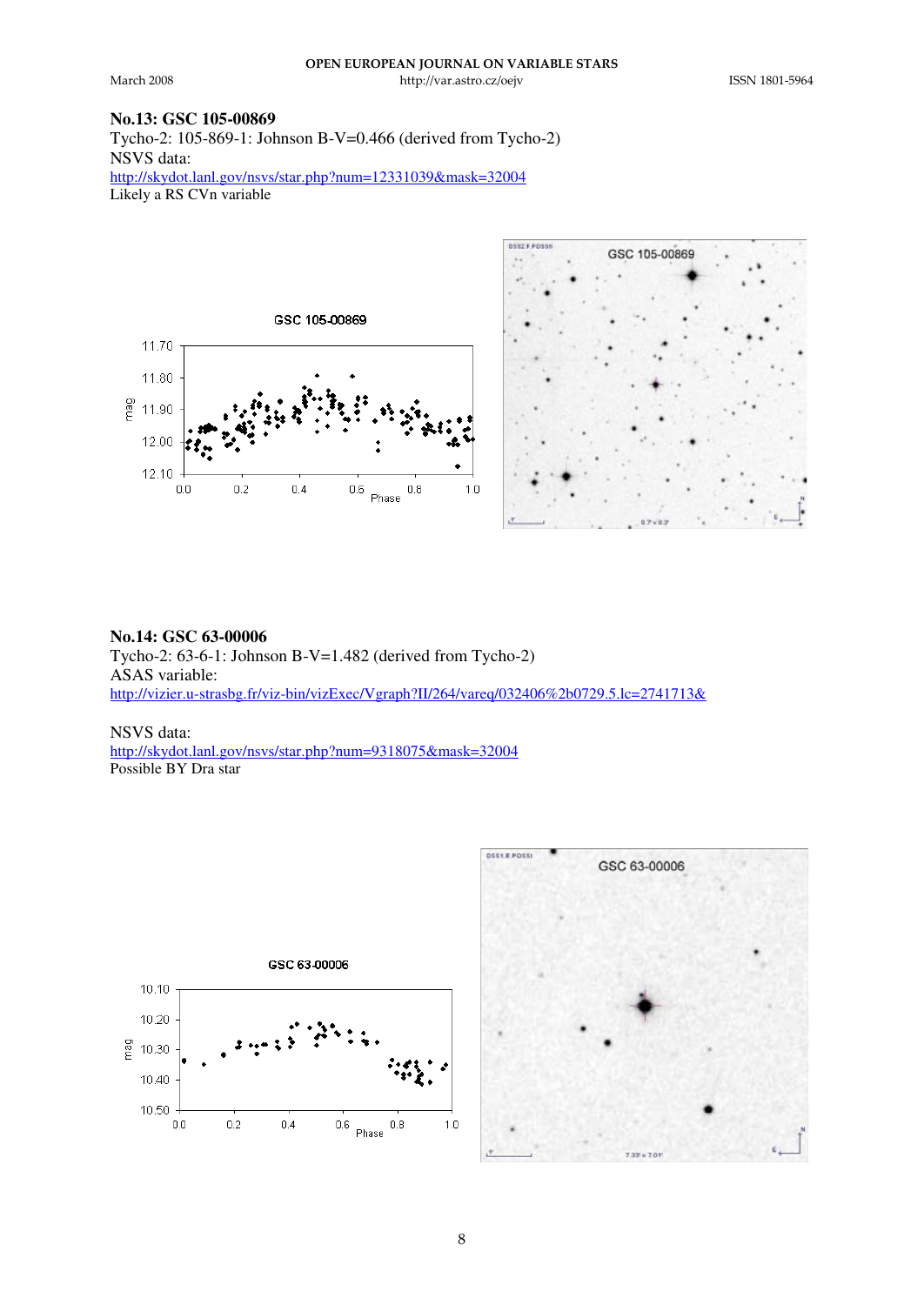tp://var.ast

 

# **No.15: GSC 5253-00472**

HD 224440 Tycho-2: 5253-472-1: Johnson B-V=1.027 (derived from Tycho-2) ASAS variable: http://vizier.u-strasbg.fr/viz-bin/vizExec/Vgraph?II/264/var03/235757-0109.8.lc=10123165& NSVS data: http://skydot.lanl.gov/nsvs/star.php?num=11912481&mask=32004 Likely a RS CVn variable





**No.16: GSC 2339-01230** NSVS data: http://skydot.lanl.gov/nsvs/star.php?num=6596978&mask=32004



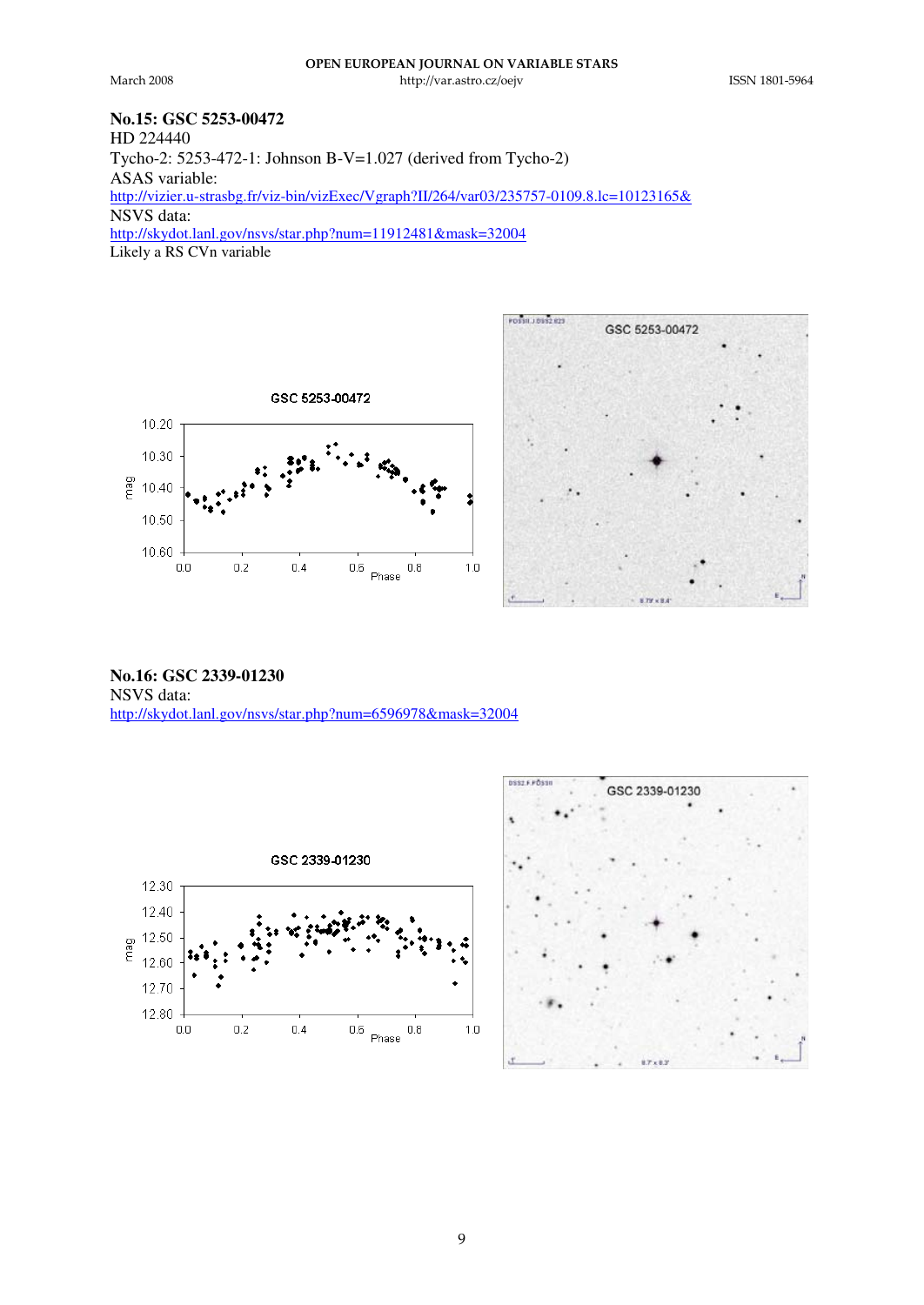tp://var.ast

 

### **No.17: GSC 4920-01189**

spectral type: K7 (V) E (Buscombe 1999) NSVS data: http://skydot.lanl.gov/nsvs/star.php?num=13100346&mask=32004 Possible BY Dra star





**No. 18: GSC 1164-00392** Star with high proper motion (Ivanov 2007) NSVS data: http://skydot.lanl.gov/nsvs/star.php?num=11844458&mask=32004



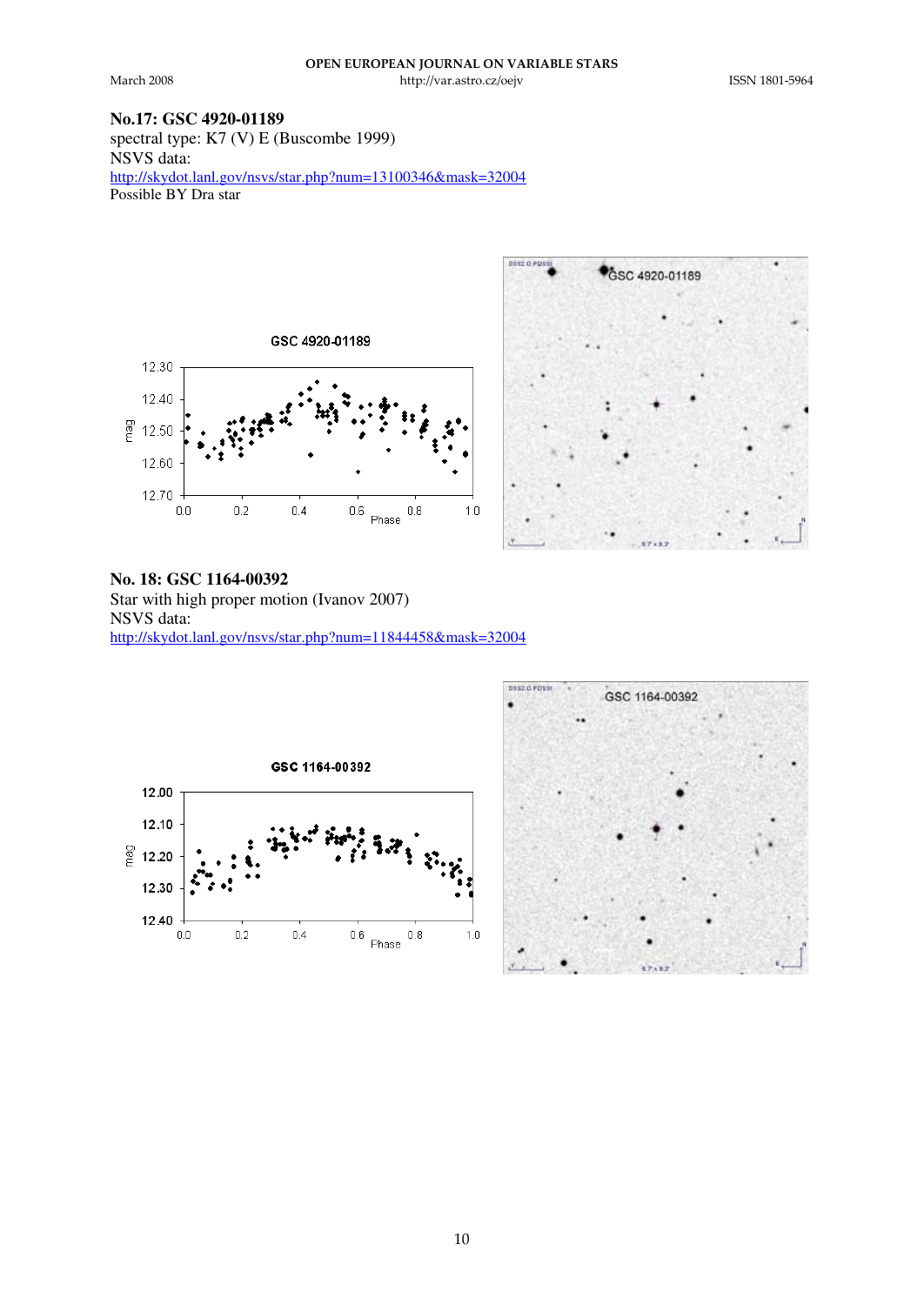tp://var.ast

 

### **No.19: GSC 1756-00430**

BD+23 235, Tycho-2: 1756-430-1: Johnson B-V=1.122 (derived from Tycho-2) Star with high proper motion (Ivanov 2007) Spectral type: K0 (Wright et al., 2003) NSVS data: http://skydot.lanl.gov/nsvs/star.php?num=6500037&mask=32004

Likely a RS CVn variable



**No.20: GSC 2276-00205** BD+29 135, Tycho-2: 2276-205-1: Johnson B-V=0.730 (derived from Tycho-2) NSVS data: http://skydot.lanl.gov/nsvs/star.php?num=6363421&mask=32004 Spectral type: G0 (Simbad), Likely a RS CVn variable

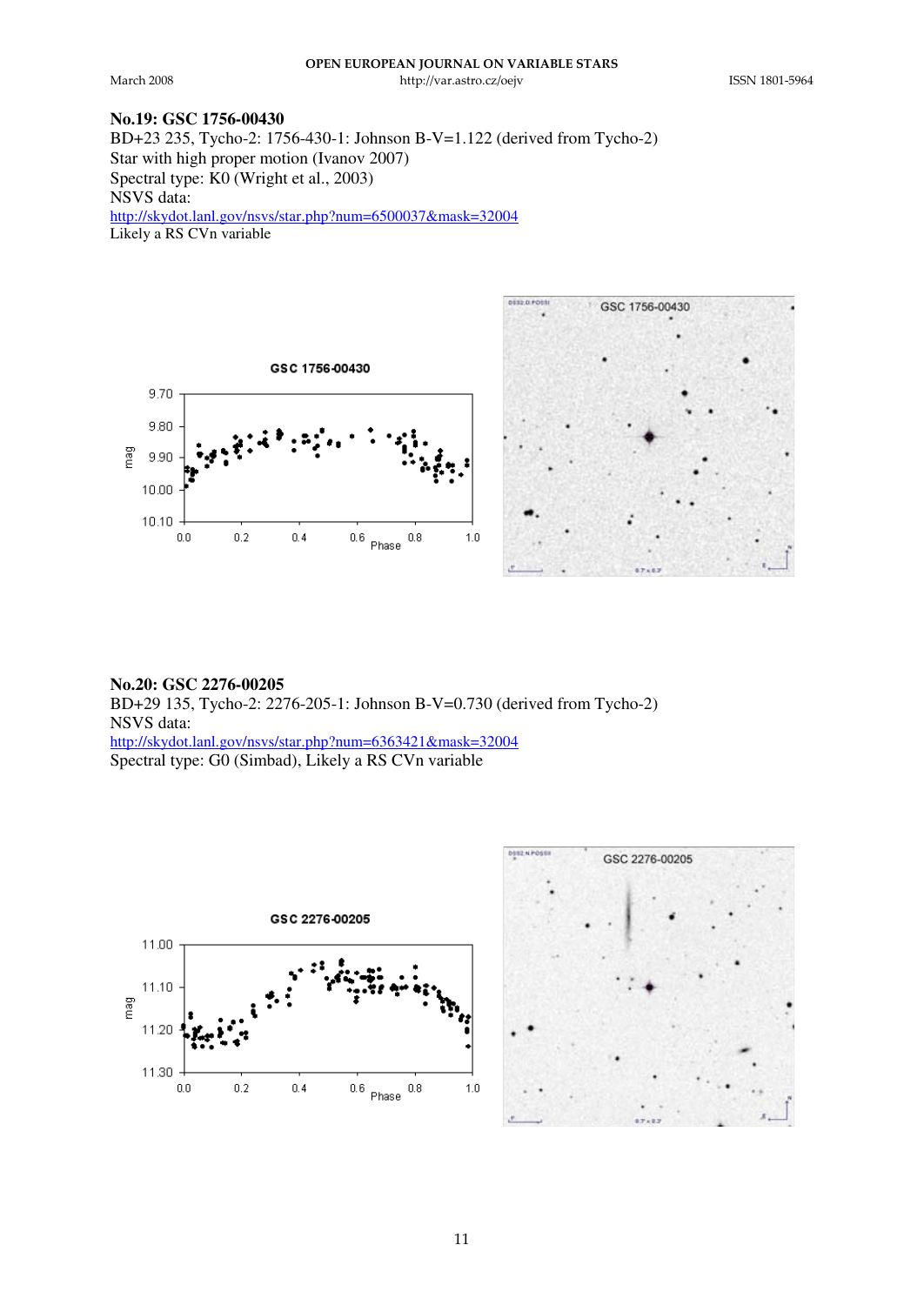tp://var.ast

 

# **No.21: GSC 2280-00897**

NSVS data: http://skydot.lanl.gov/nsvs/star.php?num=6366189&mask=32004



**No.22: GSC 234-00306** NSVS data: http://skydot.lanl.gov/nsvs/star.php?num=12976829&mask=32004



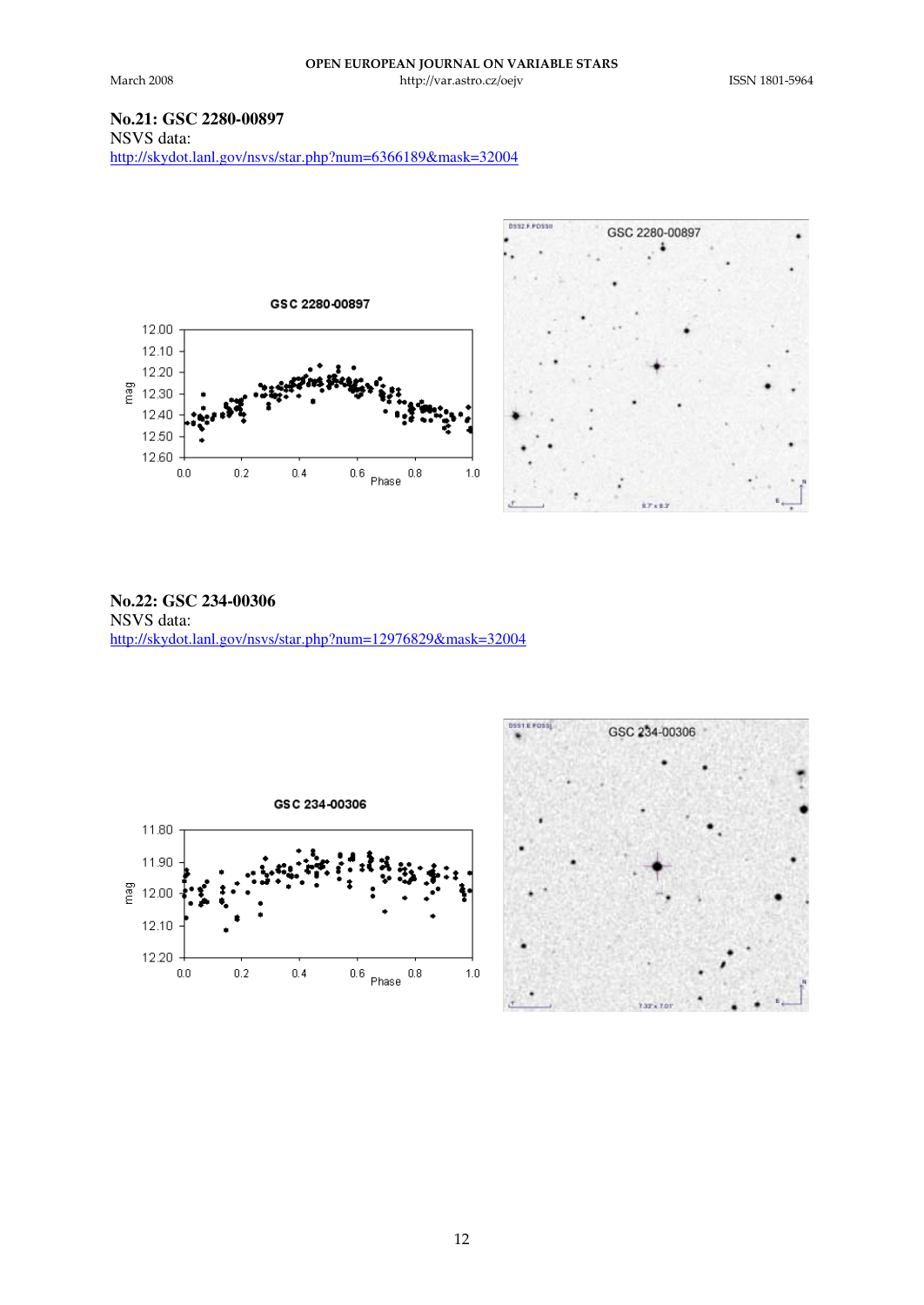tp://var.ast

 

# **No.23: GSC 4912-01357**

Tycho-2: 4912-1357-1: Johnson B-V=0.406 (derived from Tycho-2) ASAS variable: http://vizier.u-strasbg.fr/viz-bin/vizExec/Vgraph?II/264/vareq/103003-0047.5.lc=25687517& NSVS data: http://skydot.lanl.gov/nsvs/star.php?num=13085670&mask=32004

Likely a RS CV<sub>n</sub> variable





**No.24: GSC 612-00169** ASAS variable: http://vizier.u-strasbg.fr/viz-bin/vizExec/Vgraph?II/264/vareq/010507%2b0935.1.lc=674560& NSVS data: http://skydot.lanl.gov/nsvs/star.php?num=9158567&mask=32004



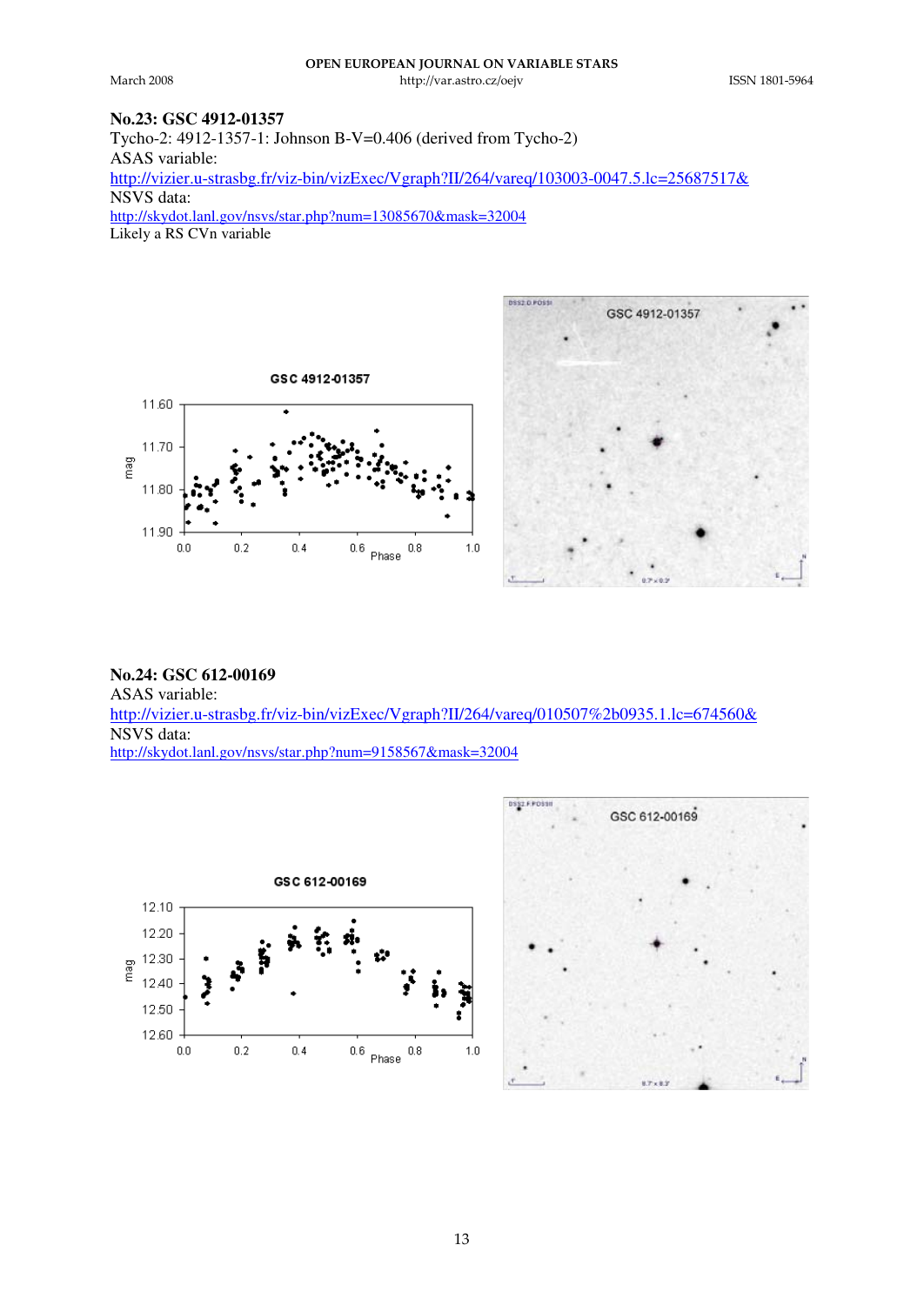tp://var.ast

**ICCNT 1801-5064** 

#### **No.25: GSC 1935-01066**

Tycho-2: 1935-1066-1: Johnson B-V=0.881 (derived from Tycho-2) ASAS variable: http://vizier.u-strasbg.fr/viz-bin/vizExec/Vgraph?II/264/081035%2b2749.4&P=0.253052 NSVS data: http://skydot.lanl.gov/nsvs/star.php?num=7383299&mask=32004

Likely a RS CVn variable



**Acknowledgements:** This research has made use of the SIMBAD and VizieR databases operated at the Centre de Données Astronomiques (Strasbourg) in France, of the Smithsonian/NASA Astrophysics Data System and of the International Variable Star Index (AAVSO).

#### **References:**

Böhm-Vitense E., Parsons S.B., 1983, Astrophys. J. 266, 171 (1983ApJ...266..171B) http://adsabs.harvard.edu/abs/1983ApJ...266..171B

Buscombe, W., 1999, MK spectral classifications, 14th General Catalogue, Northwestern Univ., Evanston, Illinois http://cdsarc.u-strasbg.fr/viz-bin/Cat?III/222

Høg, E., Fabricius, C., Makarov, V.V., Urban, S., Corbin, T., Wycoff, G., Bastian, U., Schwekendiek, P., Wicenec, A., 2000, Astron. Astrophys., 355, L27 (2000A&A...355L..27H) http://adsabs.harvard.edu/abs/2000A&A...355L..27H

Ivanov, G.A., 2007, Catalogue of stars with high-proper motions - version 1., Ivanov G.A., Main Astronomical Observatory (MAO), Kiev, Ukraine http://cdsarc.u-strasbg.fr/viz-bin/Cat?I/306

Lenz, P., Breger, M., 2005, Comm. in Asteroseismology, 146, 53 (2005CoAst.146...53L) http://adsabs.harvard.edu/abs/2005CoAst.146...53L